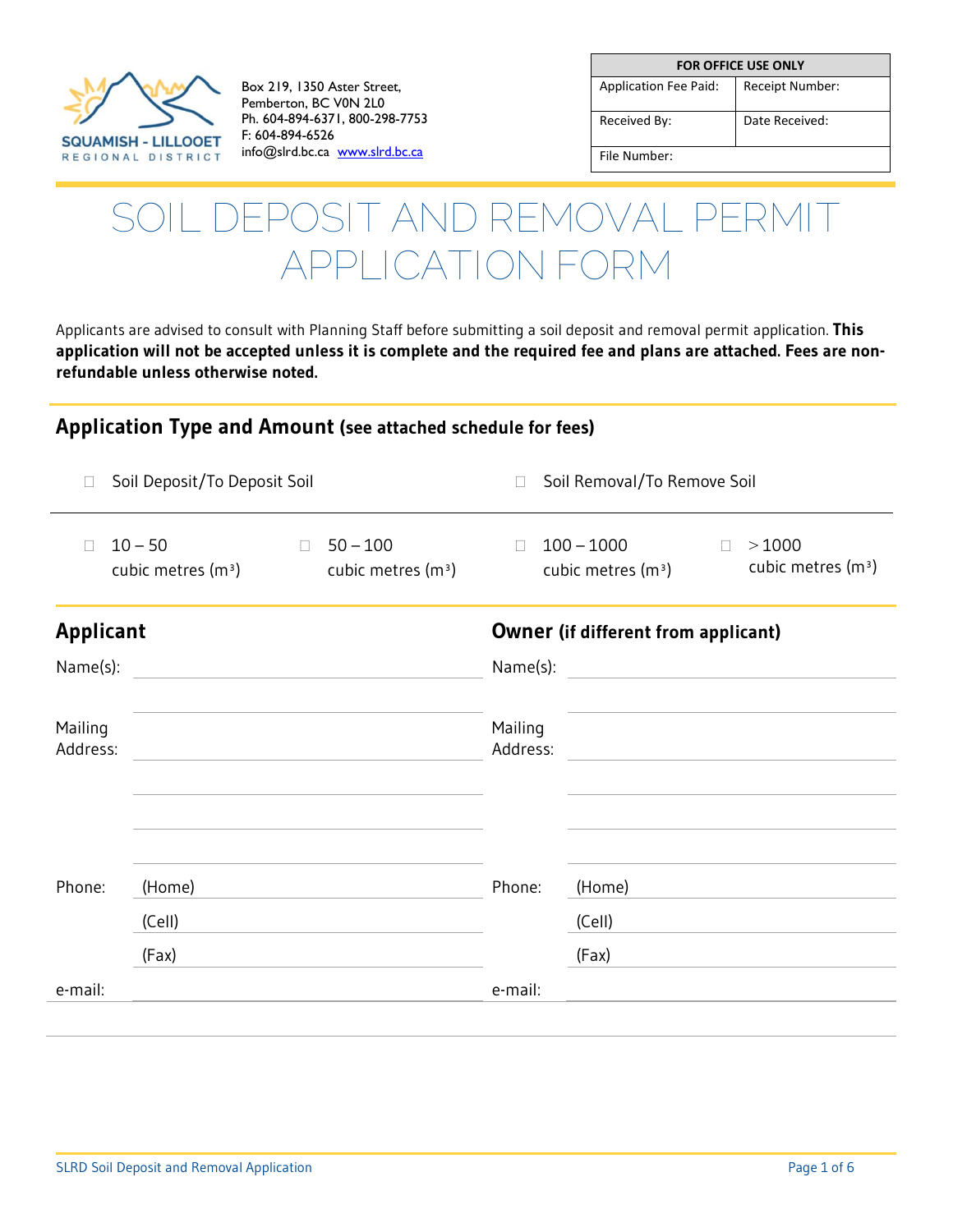## **Property Information**

Legal Description of land under application:

| Civic Address (House No., Street Name, Community): |                                                            |  |
|----------------------------------------------------|------------------------------------------------------------|--|
| Size of Property (Ha):                             | Situated within the Agricultural Land<br>$\Box$<br>Reserve |  |
| Current Zoning:                                    | Subject to flooding or floodplain hazards<br>$\Box$        |  |
| Current OCP<br>designation:                        | Situated within a Development Permit Area<br>$\Box$        |  |
| <b>Existing Land Use:</b>                          |                                                            |  |
|                                                    |                                                            |  |
|                                                    |                                                            |  |
|                                                    |                                                            |  |
|                                                    |                                                            |  |
|                                                    |                                                            |  |
| <b>Proposed Use / Reasons for Application:</b>     |                                                            |  |
|                                                    |                                                            |  |
|                                                    |                                                            |  |
|                                                    |                                                            |  |
|                                                    |                                                            |  |
|                                                    |                                                            |  |
|                                                    |                                                            |  |
|                                                    |                                                            |  |
|                                                    |                                                            |  |
|                                                    |                                                            |  |
|                                                    |                                                            |  |
|                                                    |                                                            |  |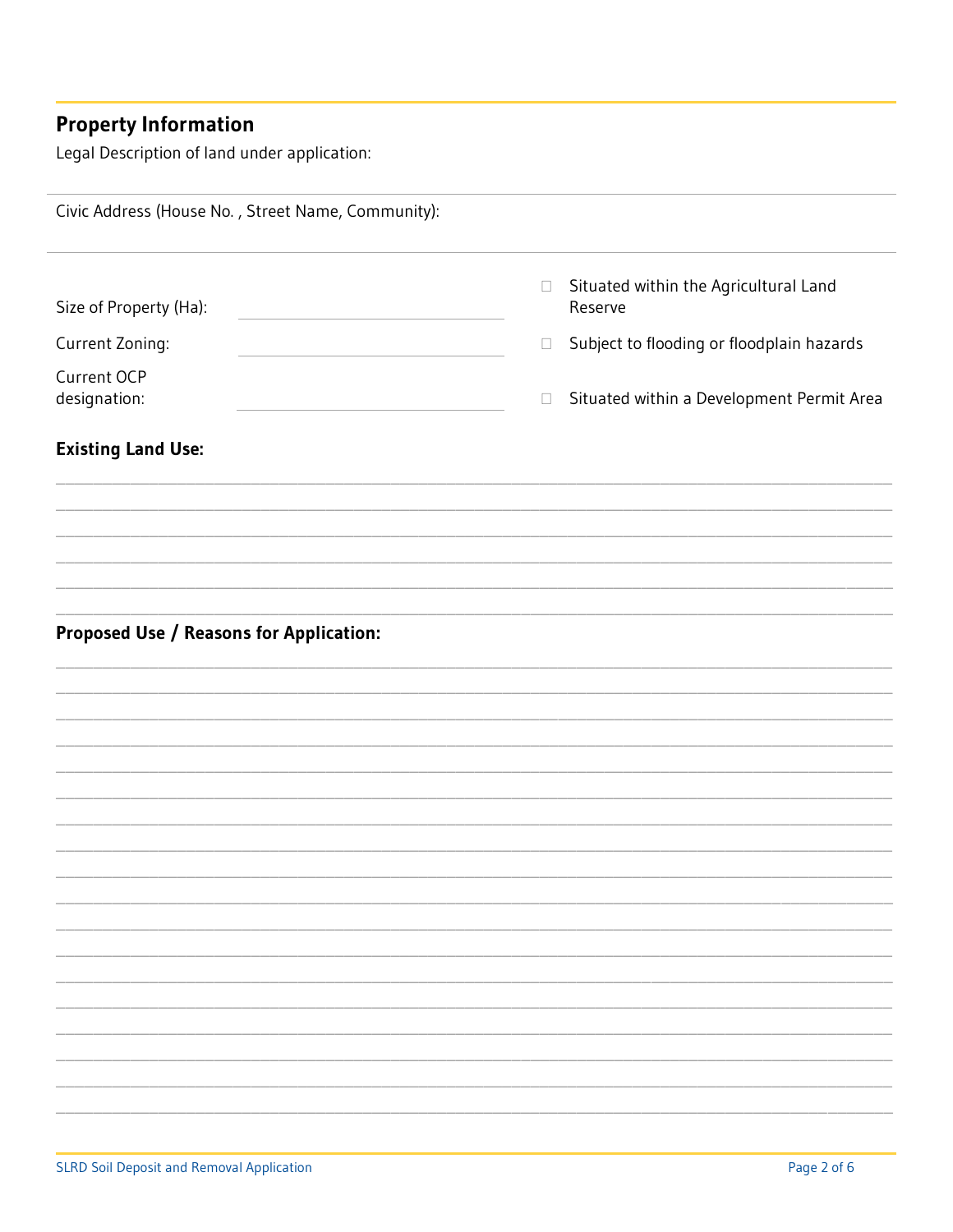**Required Information** (see [SLRD Soil Deposit and Removal Bylaw No. 1423-2015,](http://www.slrd.bc.ca/sites/default/files/bylaws/pdf/SLRD%20Soil%20Deposit%20and%20Removal%20Bylaw%201423-2015_FINAL_for%20adoption.pdf) section *10 Permit Application Requirements*, for details)**:**

**A. Location of the site from which soil is to be removed from (for soil deposit permit) or the location of the site to which soil is to be deposited to (for soil removal permit):**

Civic Address (House No. , Street Name, Community/Local Government):

#### **B. The general description and volume of the soil to be deposited or removed:**

| Type:                  |  |
|------------------------|--|
| Description:           |  |
| Volume (area x depth): |  |

**C. Detailed plans, data and specifications for the proposed site, if required** under section 10.2 or 10.3 of the [SLRD](http://www.slrd.bc.ca/sites/default/files/bylaws/pdf/SLRD%20Soil%20Deposit%20and%20Removal%20Bylaw%201423-2015_FINAL_for%20adoption.pdf)  [Soil Deposit and Removal Bylaw No. 1423-2015](http://www.slrd.bc.ca/sites/default/files/bylaws/pdf/SLRD%20Soil%20Deposit%20and%20Removal%20Bylaw%201423-2015_FINAL_for%20adoption.pdf) (please attached as seprate pages).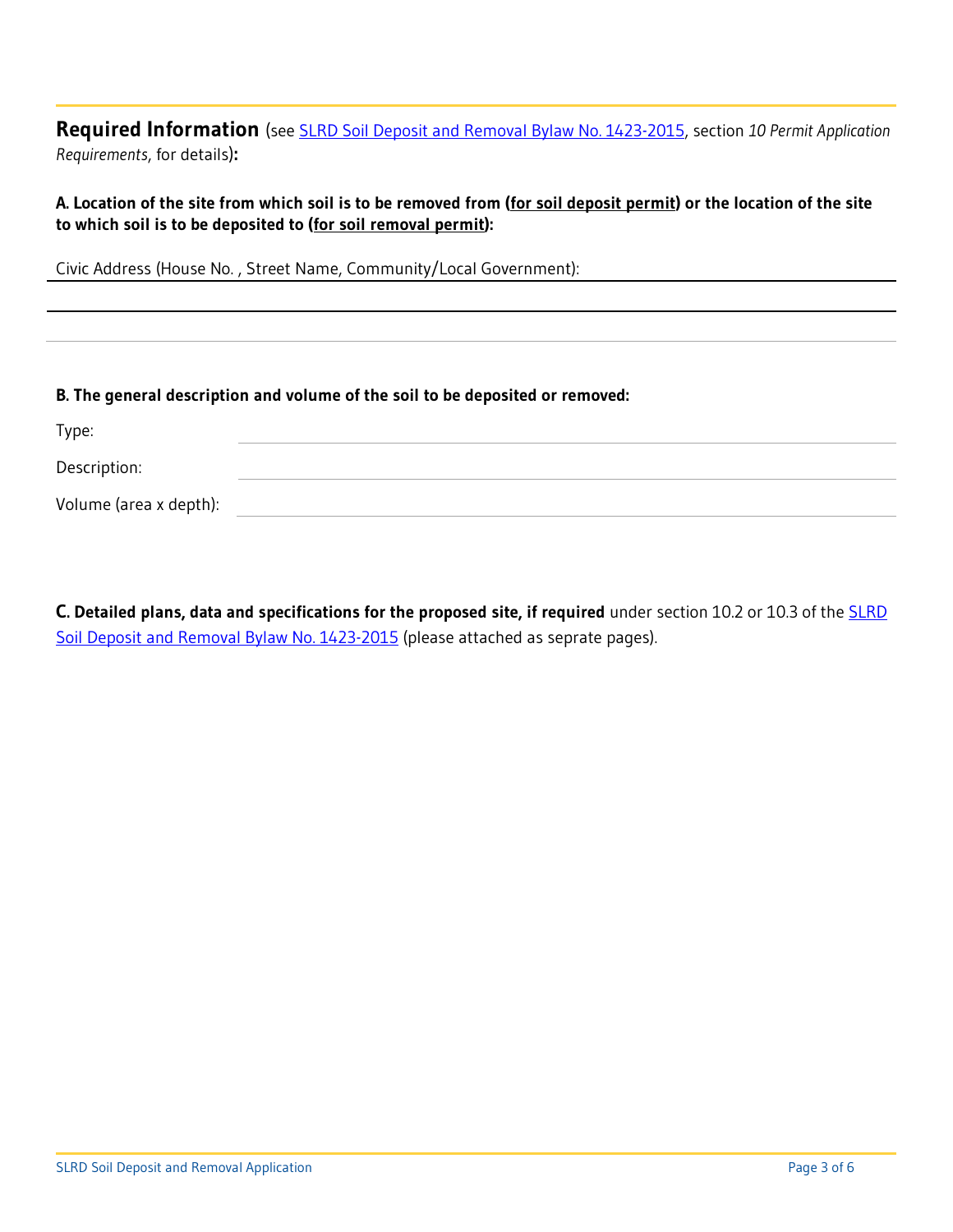Note that every application for a *permit* for more than 100 cubic metres (m<sup>3</sup>) of soil shall be accompanied by detailed plans, data, and specifications for the proposed site prepared by a *Registered Professional* to a scale of not more than 1:1,000, unless otherwise authorized by the *Director*, showing the contour of the ground in its current state and shall contain information regarding the *soil deposit* or *removal* with respect to the following matters:

- a) the location of the site from which *soil* is to be *removed* from, in the case of soil *deposition*, or the location of the site to which *soil* is to be deposited to, in the case of soil removal;
- b) the general description and volume of the *soil* to be *deposited* or *removed*;
- c) all features including buildings, structures, tree cover, roads, bridges, and natural watercourses;
- d) land uses and designations, such as ALR, zoning, floodplain areas, environmentally sensitive areas, and First Nations reserve land;
- e) the proposed slopes which will be maintained upon completion of the *soil deposit* or *removal*;
- f) the proposed methods to control the erosion of the banks of the *soil deposit* or *removal*;
- g) the proposed methods of drainage control during the *soil deposit* or *removal*;
- h) the proposed methods to control noise and dust generated by the proposed *soil deposit* or *removal*;
- i) the proposed methods and locations of access to the site during the *soil deposit* or *removal*;
- j) the proposed grading and rehabilitation plan for the *soil deposit* or *removal* site during and upon completion of the proposed *soil deposit* and *removal* operation, copies of any remediation or site closure plans filed with the *Ministry of Energy and Mines* and any *Agricultural Land Commission* remediation requirements;
- k) the proposed location of machinery, buildings, scales, and all other proposed structures and improvements;
- l) the proposed location of buffers and tree cover, and the location and grade width of berms;
- m) the proposed schedule for the *deposit* or *removal* of *soil*, indicating the amounts to be either *removed* or *deposited* on a monthly basis;
- n) the proposed routes to and from a *soil deposit* or *removal* area;
- o) a traffic management plan, which would include but not be limited to a description of the frequency of trucks, signage, placement of safety control devices, and other traffic control that would minimize the disturbance created;
- p) copies of all other necessary approvals and permits from Federal and Provincial authorities required by statute or regulation in connection with the proposed *soil deposit* or *removal*;
- q) if the proposed *soil deposit* or *removal* takes place on ALR land, information on the past and proposed farming activity, the relationship of the *soil deposit* or *removal* to existing or proposed farming activity on the land, impact on the agricultural capability of the land, and a report, prepared by a Professional Agrologist, identifying the positive benefit of the proposed *soil deposit* or *removal* to agriculture;
- r) a site reclamation plan including Invasive Species Management Plan, prepared by a *Registered Professional* to be incorporated into the *permit*.

Note that where the application relates to parcels (or portions thereof) that are:

- a) situated within the *Agricultural Land Reserve*;
- b) subject to flooding or floodplain hazards, including flood construction level covenants, save harmless covenants or identified on provincial flood mapping;
- c) situated within a development permit area pursuant to section 488(1)(a) of the Local Government Act (protection of the natural environment, its ecosystems and biological diversity)

the *Director* is entitled to require that such application also be accompanied by detailed plans, data and specifications for the proposed site prepared by a *Registered Professional* to a scale of not more than 1:1,000, unless otherwise authorized by the *Director*, showing the contour of the ground in its current state and containing information regarding the *soil deposit* or *removal* with respect to any (or all) of the matters set out in section 10.3 c) through r).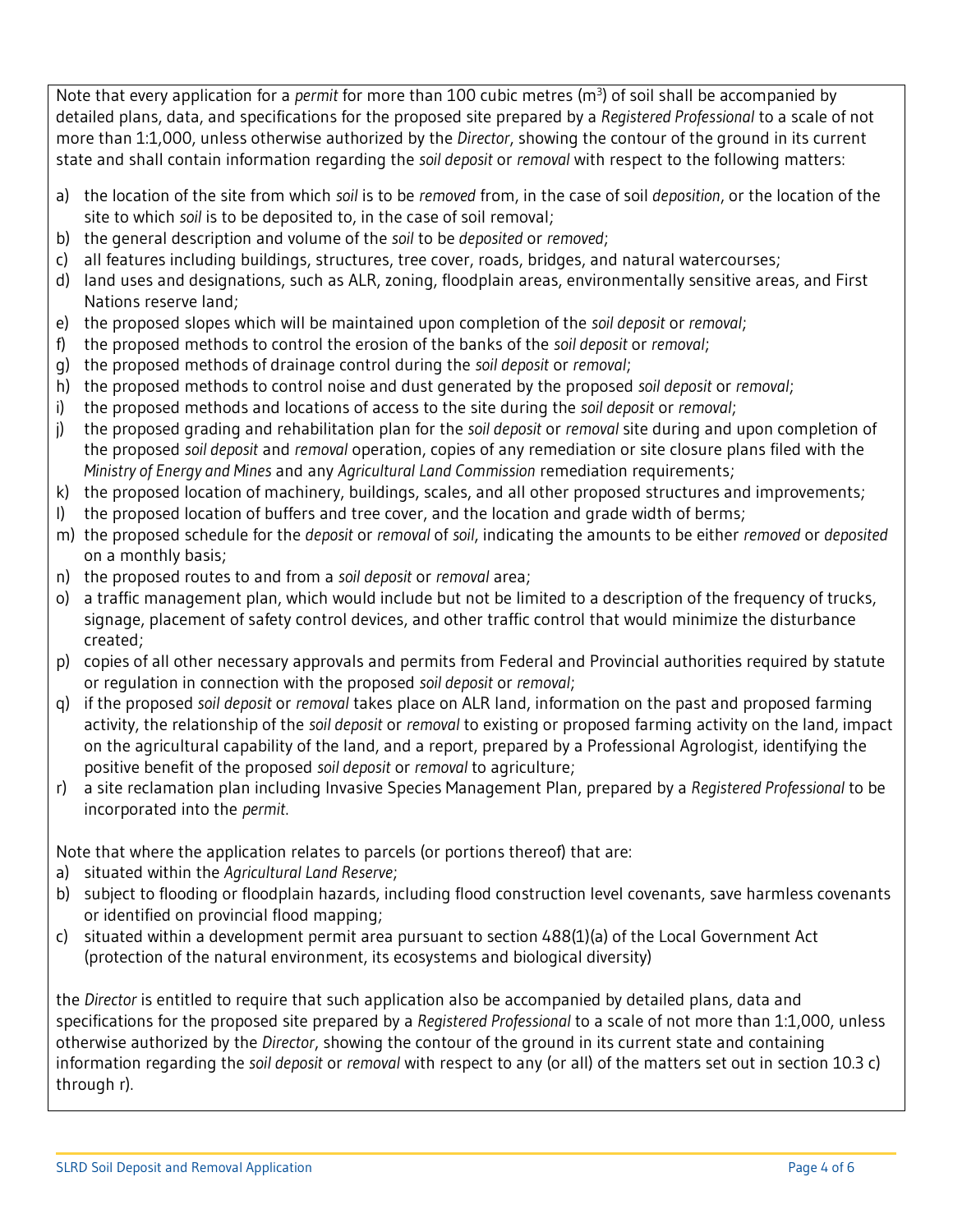### **Agent's Authorization**

#### **If the applicant is not the registered owner, the owner(s) must complete the owner information and attach a letter of authorization, or complete and sign the following:**

As the owner of the land described in this application, I/we hereby authorize *As the owner* of the land described in this application, I/we hereby authorize *applicant in regard to this land development application.*

| Owner Signature | Date |  |
|-----------------|------|--|
| Owner Signature | Date |  |

### **Declaration Pursuant to the Environmental Management Act**

*The following declaration should be completed only after the applicant has reviewed the [Contaminated Sites Regulation Schedule 2](http://www.bclaws.ca/civix/document/LOC/complete/statreg/--%20E%20--/Environmental%20Management%20Act%20%5bSBC%202003%5d%20c.%2053/05_Regulations/21_375_96%20-%20Contaminated%20Sites%20Regulation/375_96_04.xml#Schedule2) and determined that the subject property has not been used for industrial or commercial activities as described therein. If the subject property*  has been used for any activities listed on Schedule 2, a Site Profile form must be completed and submitted to the SLRD with the completed *application and appropriate fees.*

I, \_\_\_\_\_\_\_\_\_\_\_\_\_\_\_\_\_\_\_\_\_\_\_\_\_\_\_\_\_\_\_\_\_\_\_\_\_\_\_\_\_\_, hereby acknowledge that *the Environmental Management Act,* 2003, is effective as of

March 31st, 2005.

Based on my personal knowledge of the property in question, I do not believe that it is or has been used for any of the industrial or commercial purposes and activities specified in Schedule 2 of the regulations. Accordingly, I elect not to complete and submit a 'site profile', as outlined in Section 40(1) of the *Act.*

I further acknowledge that this election does not remove any liability, which may otherwise be applicable under the legislation.

 $\_$  , and the set of the set of the set of the set of the set of the set of the set of the set of the set of the set of the set of the set of the set of the set of the set of the set of the set of the set of the set of th

 $\_$  , and the set of the set of the set of the set of the set of the set of the set of the set of the set of the set of the set of the set of the set of the set of the set of the set of the set of the set of the set of th

Signature Date

*I, the undersigned, hereby certify that the attached information, provided with respect to this application is full and complete and a true statement of facts, and hereby agree to submit further information as may be deemed necessary for processing the application.* 

Signature Date Date Communications and the Date Date Date